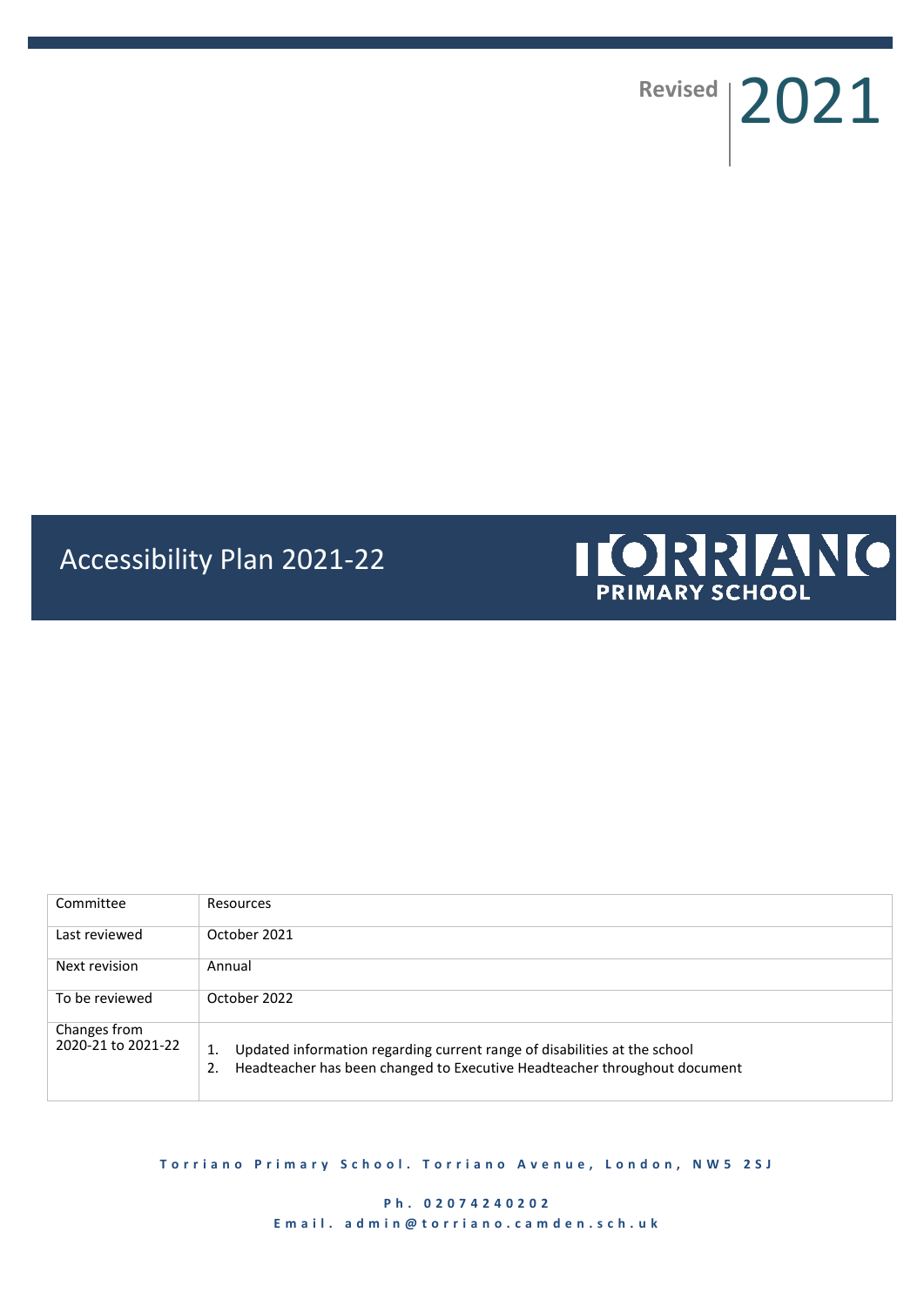## **Purpose**

The purpose of this plan is to show how Torriano Primary School monitors and increases the accessibility of our school for disabled pupils, staff, parents/carers and visitors.

The school works closely with disabled pupils, their families and any relevant outside agencies in order to remove or minimise any potential barriers to learning which puts them at a disadvantage, allowing them to learn, achieve and participate fully in school life. As part of the school's continued communication with parents, carers and other stakeholders we continually look at ways to improve accessibility through data collection, questionnaires and parental discussions.

## **Definition of Disability**

The definition of a disability, as set out in the most current legislation (Equality Act 2010), states that a person has a disability if he/she has a physical or mental impairment that has a substantial and long-term adverse effect on his/her ability to carry out normal day‐ to‐day activities.

## **Legal Background**

From September 2002, the Disability Discrimination Act 1995 outlaws discrimination by schools and LEAs against current or prospective disabled pupils in their access to education. It is a requirement that the school's Accessibility Plan is implemented, reviewed and revised as necessary to facilitate equality for all children, staff, parents and visitors. This plan sets out the proposals of the Governing Body of the school to increase (or maintain where satisfactory) access to education for disabled people in the three ways required by the Disability Discrimination Act:

 Increasing the extent to which disabled pupils can participate in the school curriculum. This includes teaching and learning and the wider curriculum of the school such as participation in after school clubs, leisure and cultural activities or school visits;

 Improving the environment of the school to increase the extent to which disabled people can take advantage of education and associated services. This includes improvements to the physical environment of the school and physical aids to access education;

 Improve the delivery of written information to pupils, staff, parents andvisitors with disabilities. This will include planning to make written information that is normally provided by schools to its pupils available to disabled pupils. Examples might include letters, timetables and information about school events. The information should take account of the individuals disability and the preferred format of pupils and parents and be made available within a reasonable timeframe

The Accessibility Plan supports the school's Equality Policy (available on the school website) and the Local Authority will monitor the school's activity under the Equality Act 2010(and in particular Schedule 10 regarding Accessibility) and will advise upon the school's compliance with that duty.

## **Contextual Information**

Torriano Primary School comprises of three separate buildings; the Early Years / Key Stage1 building, the Key Stage 2 main building and The Gatehouse.

The Early Years / Key Stage 1 building is built on one level and all learning areas are accessible to wheelchair users. The Gatehouse has two levels, but with the use of a lift all learning areas are accessible. The Key Stage 2 main building is built across three different levels; due to the structural design of the building there is currently no lift to ensure it is accessible for wheelchair users or anyone with severe mobility impairments. Future modifications to the building will consider the possibility to include a lift in the main building and this accessibility issue remains on the agenda for all future premises and school improvement meetings.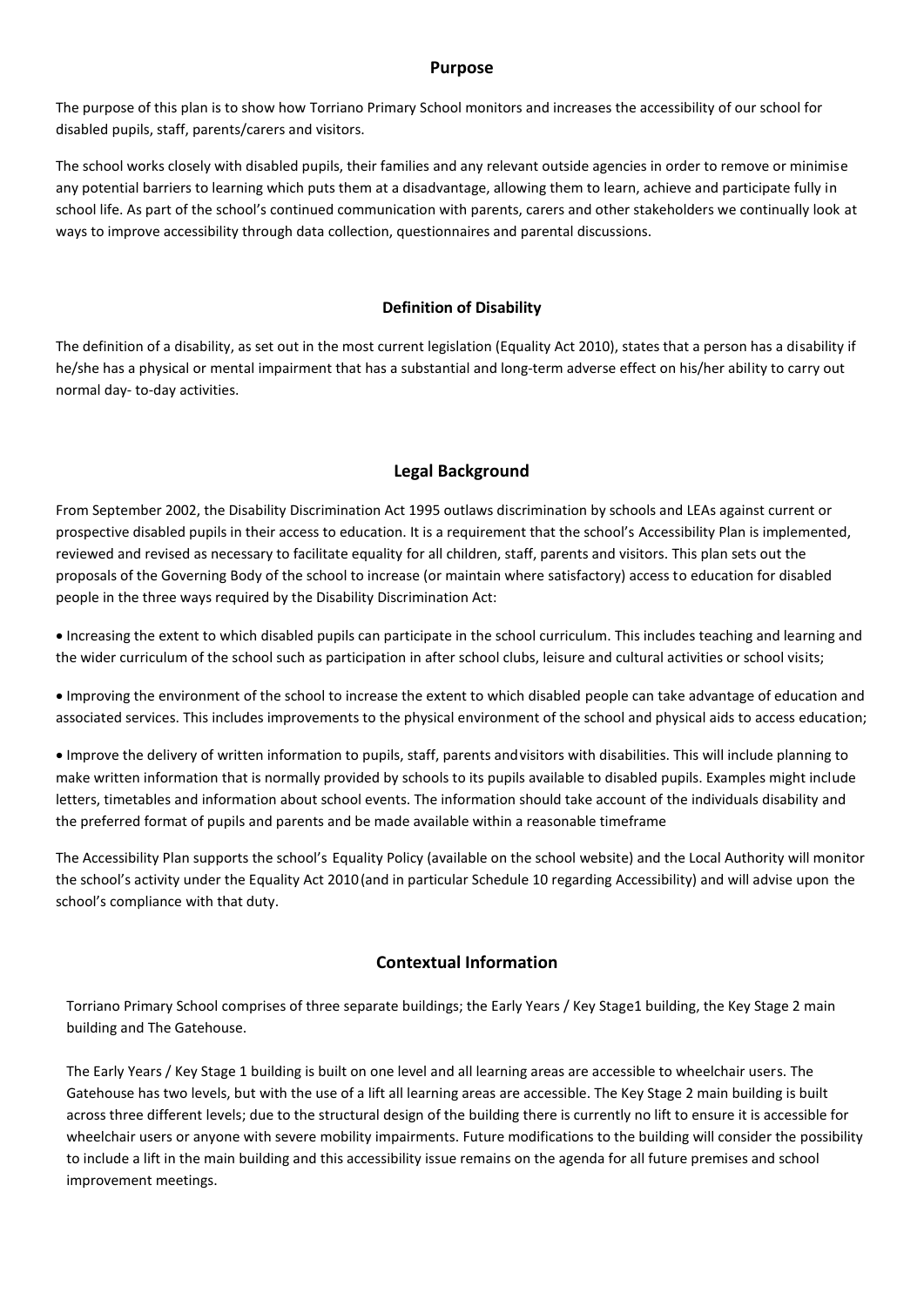## **Current Range of Disabilities at Torriano Primary School**

As an inclusive school we ensure all pupils have equal access to the curriculum. The school has children with a range of disabilities which include moderate and specific learning difficulties. Where children are recognised as having a special educational need, provision is tailored accordingly and a programme of intervention and additional support is co-ordinated in relation to pupil progress. This is developed by the Inclusion Leader, who liaises with multi agencies, parents and carers as necessary. Pupils with Special Educational Needs are admitted to the school in accordance with the requirements of the Special Educational Needs and Disability Act of 2001.

Our SEND pupils represent a significant and important part of the school community which aims to be an inclusive and supportive environment for all children. The school seeks to ensure that all placements are properly planned and that all necessary support is available to ensure maximum success.

At present we have two wheelchair dependent children and no members of staff that are wheelchair dependent. We do also have some parents with mobility difficulties.

The priorities for the Accessibility Plan were identified by:

- The Governing Body
- **•** Executive Headteacher
- Director of Inclusion
- **•** School Business Manager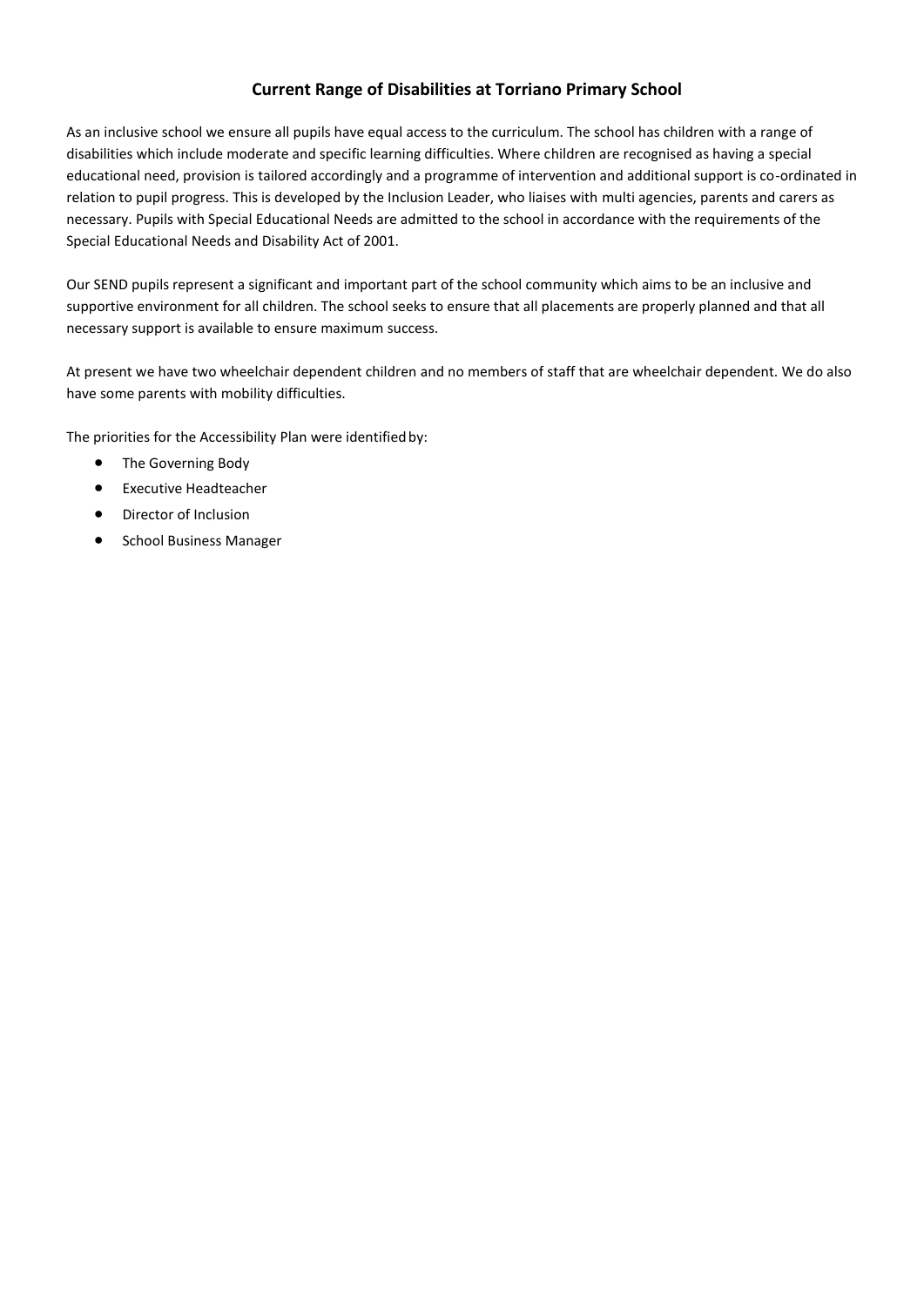| <b>Curriculum</b>                                                                                                               |                                                                                                                                                                                       |                  |                                                         |                                                                                                                          |
|---------------------------------------------------------------------------------------------------------------------------------|---------------------------------------------------------------------------------------------------------------------------------------------------------------------------------------|------------------|---------------------------------------------------------|--------------------------------------------------------------------------------------------------------------------------|
| <b>Target</b>                                                                                                                   | <b>Strategies</b>                                                                                                                                                                     | <b>Timeframe</b> | <b>Responsibility</b>                                   | <b>Success Criteria</b>                                                                                                  |
| Ensure all staff are aware of<br>disabled children's curriculum<br>access                                                       | Set up individual<br>personalised access plans<br>for disabled pupils<br>Ensuring all agencies<br>involved are sharing<br>relevant information<br>frequently with one<br>another      | As required      | <b>Inclusion Support</b><br>Team, Class Teacher         | All staff to be aware<br>of the individual<br>child's needs                                                              |
| Ensure staff are able to<br>confidently differentiate the<br>curriculum to meet the<br>required needs of individual<br>children | Primary Talk<br>Accreditation-<br><b>Communication Friendly</b><br>Classrooms<br>CPD for differentiation.<br>Training provided to staff                                               | As required      | <b>Inclusion Support</b><br>Team, Class Teacher         | Increased<br>confidence in staff<br>and increased pupil<br>participation in<br>lessons                                   |
| Ensure classroom support staff<br>receive training for specific<br>disabilities and medical needs                               | Training provided to staff                                                                                                                                                            | As required      | <b>Inclusion Support Team</b>                           | Increased<br>confidence in<br>support staff to<br>support children<br>with specific<br>disabilities and<br>medical needs |
| All educational trips and events<br>to be accessible to all                                                                     | Provide staff with<br>guidance for booking<br>trips that are accessible<br>for all<br>Ensure all trips / new<br>venues are checked for<br>their appropriateness<br>prior to the event | As required      | Event Co-Ordinator and<br><b>Inclusion Support Team</b> | All children in school<br>able to access all<br>educational visits                                                       |
| Use digital technology to<br>support learning                                                                                   | Ensure that the necessary<br>devices/software are<br>installed and available<br>where needed                                                                                          | As required      | Digital Learning Leader                                 | Frequent use of<br>digital technology<br>and SEN resources in<br>classrooms                                              |
| Ensure PE curriculum is<br>accessible to all                                                                                    | Ensure PE leader has<br>received necessary<br>training regarding<br>accessible PE.<br>Seek disabled sports<br>coaches to come into<br>school.                                         | As required      | PE Leader                                               | All children to access<br>all PE lessons                                                                                 |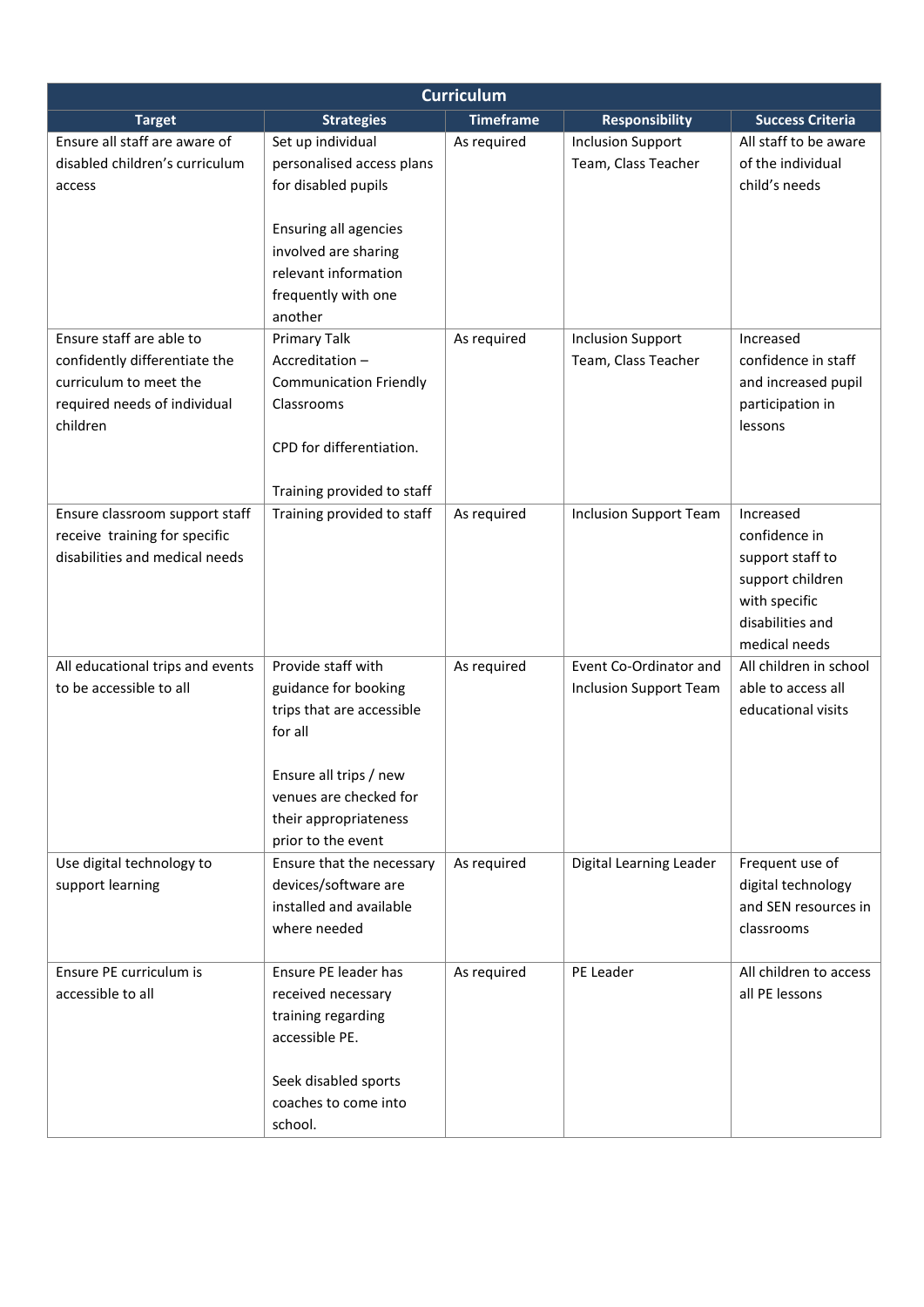| <b>Written Information</b>    |                              |                  |                               |                         |
|-------------------------------|------------------------------|------------------|-------------------------------|-------------------------|
| <b>Target</b>                 | <b>Strategies</b>            | <b>Timeframe</b> | <b>Responsibility</b>         | <b>Success Criteria</b> |
| Information to parents and    | Information and letters will | Ongoing          | Admin Team, Class             | All parents and carers  |
| carers must be accessible     | be provided in clear print   |                  | Teacher, Digital              | receive information     |
| and provided in an            | (enlarged if necessary) and  |                  | Learning Leader               | in a format they can    |
| appropriate format            | in 'simple' English.         |                  |                               | access and              |
|                               |                              |                  |                               | understand              |
|                               | Local Authority letters will |                  |                               |                         |
|                               | be translated if necessary   |                  |                               | Parents and carers      |
|                               |                              |                  |                               | are aware of the        |
|                               | Admin team will support      |                  |                               | members of staff        |
|                               | and help parents to access   |                  |                               | that can support        |
|                               | information and complete     |                  |                               | them with letters and   |
|                               | forms if required            |                  |                               | forms if necessary      |
|                               |                              |                  |                               |                         |
|                               | School website contains      |                  |                               | Improved                |
|                               | letters and information      |                  |                               | communication           |
|                               | handed out to                |                  |                               | between home and        |
|                               | parents/carers to ensure     |                  |                               | school                  |
|                               | they can access it from      |                  |                               |                         |
|                               | home and enlarge             |                  |                               |                         |
|                               | necessary documents          |                  |                               |                         |
| Ensure all staff are aware of | Guidance for staff (and      | Ongoing          | <b>Inclusion Support Team</b> | Staff can produce       |
| strategies to support access  | training if necessary) on    |                  |                               | their own               |
| to written materials          | dyslexia, communication      |                  |                               | communication           |
|                               | friendly resources and       |                  |                               | friendly, accessible    |
|                               | accessible information       |                  |                               | resources for           |
|                               |                              |                  |                               | children and            |
|                               |                              |                  |                               | parents/carers          |
| Termly reviews to be as       | Child friendly My Plans      | Ongoing          | Inclusion Support Team,       | Staff aware of pupils   |
| accessible as possible        |                              |                  | Class Teacher                 | preferred method of     |
|                               | Opportunities for face to    |                  |                               | communication           |
|                               | face meetings in addition to |                  |                               |                         |
|                               | written reports              |                  |                               | Staff ensure the        |
|                               |                              |                  |                               | information provided    |
|                               | Translator provided if       |                  |                               | at meetings is          |
|                               | necessary for meetings       |                  |                               | accessible for all      |
|                               |                              |                  |                               | attendees               |
| Provide information in other  | Makaton used throughout      | Ongoing          | <b>Inclusion Support Team</b> | Confidence of           |
| languages for pupils who      | school                       |                  |                               | parents and children    |
| may have language or          |                              |                  |                               | to access information   |
| hearing problems.             | Access to translators, sign  |                  |                               | and communicate         |
|                               | language interpreters        |                  |                               | successfully with the   |
|                               | available when required      |                  |                               | school                  |
|                               |                              |                  |                               |                         |
|                               | <b>Hearing Impairment</b>    |                  |                               |                         |
|                               | teacher works with the       |                  |                               |                         |
|                               | Inclusion Leader to support  |                  |                               |                         |
|                               |                              |                  |                               |                         |
|                               | children with hearing        |                  |                               |                         |
|                               | difficulties                 |                  |                               |                         |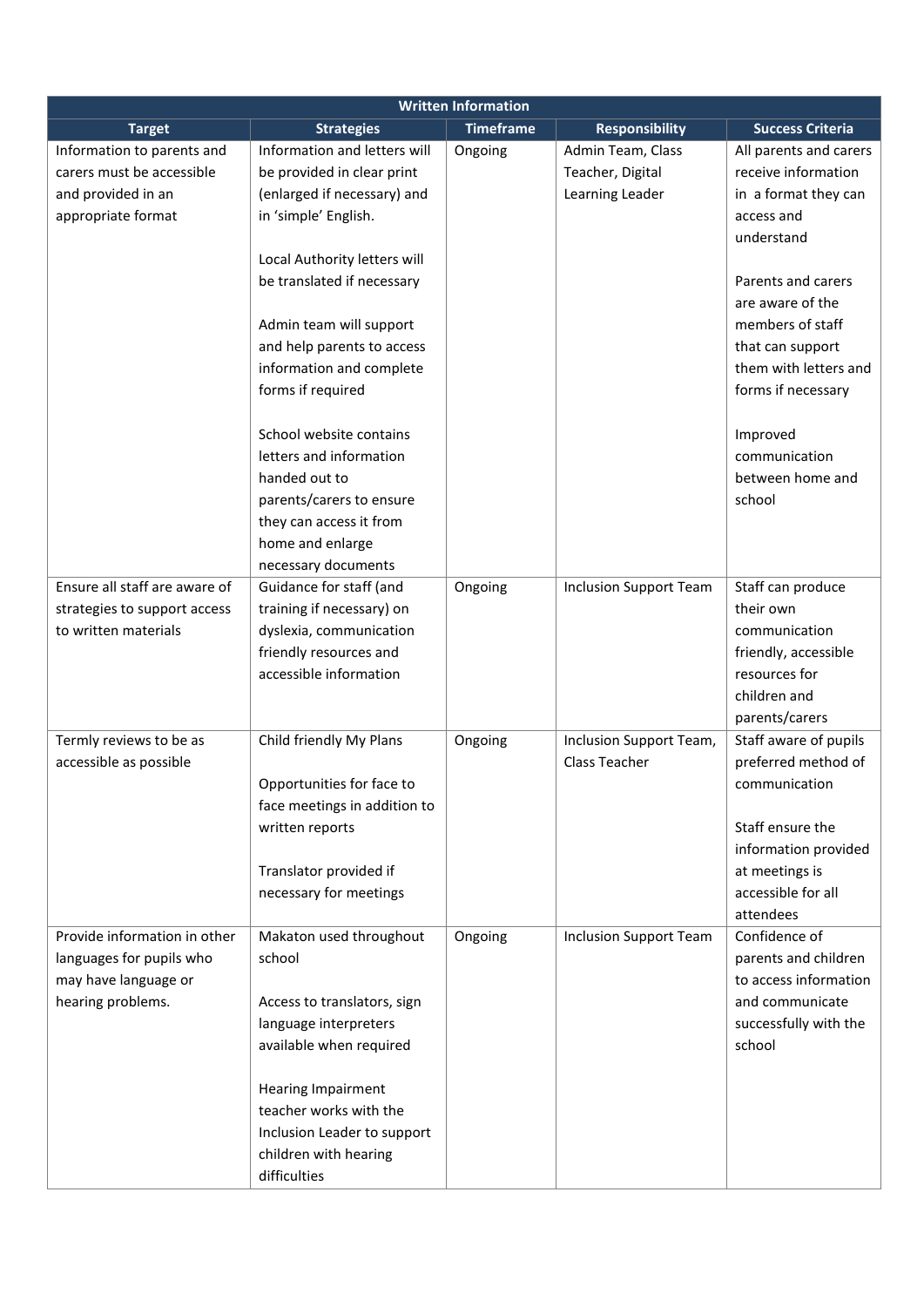| <b>Physical Environment</b>                              |                                                  |                  |                           |                                                 |
|----------------------------------------------------------|--------------------------------------------------|------------------|---------------------------|-------------------------------------------------|
| <b>Target</b>                                            | <b>Strategies</b>                                | <b>Timeframe</b> | <b>Responsibility</b>     | <b>Success Criteria</b>                         |
| The school must be aware                                 | To include individual access                     | As required      | Executive Headteacher,    | My Plans in place and                           |
| of the access needs of all                               | plans for disabled children                      |                  | Director of Inclusion and | all staff aware of the                          |
| children, staff,                                         | as part of their My Plan's                       |                  | <b>SBM</b>                | needs of disabled                               |
| parents/carers and visitors                              | when required                                    |                  |                           | children                                        |
|                                                          | Be aware of staff,                               | Ongoing          |                           | Children, staff,                                |
|                                                          | parents/carers and                               |                  |                           | governors and                                   |
|                                                          | governors access needs and                       |                  |                           | parents/carers feel                             |
|                                                          | adapt the environment if                         |                  |                           | confident that their                            |
|                                                          | required                                         |                  |                           | particular access                               |
|                                                          |                                                  | During           |                           | needs have been                                 |
|                                                          | Consider access needs                            | recruitment      |                           |                                                 |
|                                                          |                                                  |                  |                           | successfully met                                |
|                                                          | during recruitment                               |                  |                           |                                                 |
|                                                          |                                                  |                  |                           | Access issues will not<br>influence recruitment |
|                                                          |                                                  |                  |                           |                                                 |
| Layout of the school will                                | Consider needs of disabled                       | As required      | Executive Headteacher,    | Future redesigned                               |
| allow access to all areas                                | children, parents/carers and                     |                  | Director of Inclusion,    | buildings or                                    |
|                                                          | visitors and adapt where                         |                  | SBM, SSO                  | modifications allow                             |
|                                                          | necessary                                        |                  |                           | access for all                                  |
|                                                          |                                                  |                  |                           |                                                 |
|                                                          | Any future modifications or                      |                  |                           | Disabled children,                              |
|                                                          | redesigns to the school will                     |                  |                           | staff and visitors feel                         |
|                                                          | consider accessibility. The                      |                  |                           | welcome and can                                 |
|                                                          | issue of accessibility remains                   |                  |                           | access the school                               |
|                                                          | on all future premises                           |                  |                           | confidently                                     |
|                                                          | committee meetings                               |                  |                           |                                                 |
|                                                          |                                                  |                  |                           |                                                 |
|                                                          | Maintain and improve<br>current access areas and |                  |                           |                                                 |
|                                                          | ensure lifts are in good                         |                  |                           |                                                 |
|                                                          |                                                  |                  |                           |                                                 |
|                                                          | working condition<br>Personal Emergency          | As required      | Executive Headteacher,    |                                                 |
| Ensure all disabled pupils<br>and staff can be safely    | Evacuation Plan for all pupils                   |                  | Director of Inclusion,    | All pupils and staff<br>with disabilities are   |
|                                                          | and staff with disabilities to                   |                  | SBM, SSO, LA              | safe and feel able to                           |
| evacuated and fire escape<br>routes are suitable for all |                                                  |                  |                           |                                                 |
|                                                          | be in place. If necessary,                       |                  |                           | successfully evacuate                           |
|                                                          | appropriate evacuation                           |                  |                           | the building if                                 |
|                                                          | equipment to be available                        |                  |                           | required                                        |
|                                                          | Ensure all staff are aware of                    |                  |                           |                                                 |
|                                                          | their responsibilities during                    |                  |                           |                                                 |
|                                                          | an evacuation                                    |                  |                           |                                                 |
|                                                          |                                                  |                  |                           |                                                 |
|                                                          | Regular evacuation drills                        | Termly           |                           |                                                 |
|                                                          | Visual checks of evacuation                      | Daily            |                           |                                                 |
|                                                          | routes and fire doors                            |                  |                           |                                                 |
| Improve/ maintain external                               | Entrances and walkways to                        | Ongoing          | SSO                       | Visually impaired                               |
| access to the school and                                 | be kept clear, floor markings                    |                  |                           | children,                                       |
| signage around school to                                 | to be put in place with clear                    |                  |                           | parents/carers, staff                           |
| support accessibility                                    | signage where necessary                          |                  |                           | and visitors feel safe                          |
|                                                          |                                                  |                  |                           | in the school grounds                           |
|                                                          |                                                  |                  |                           |                                                 |